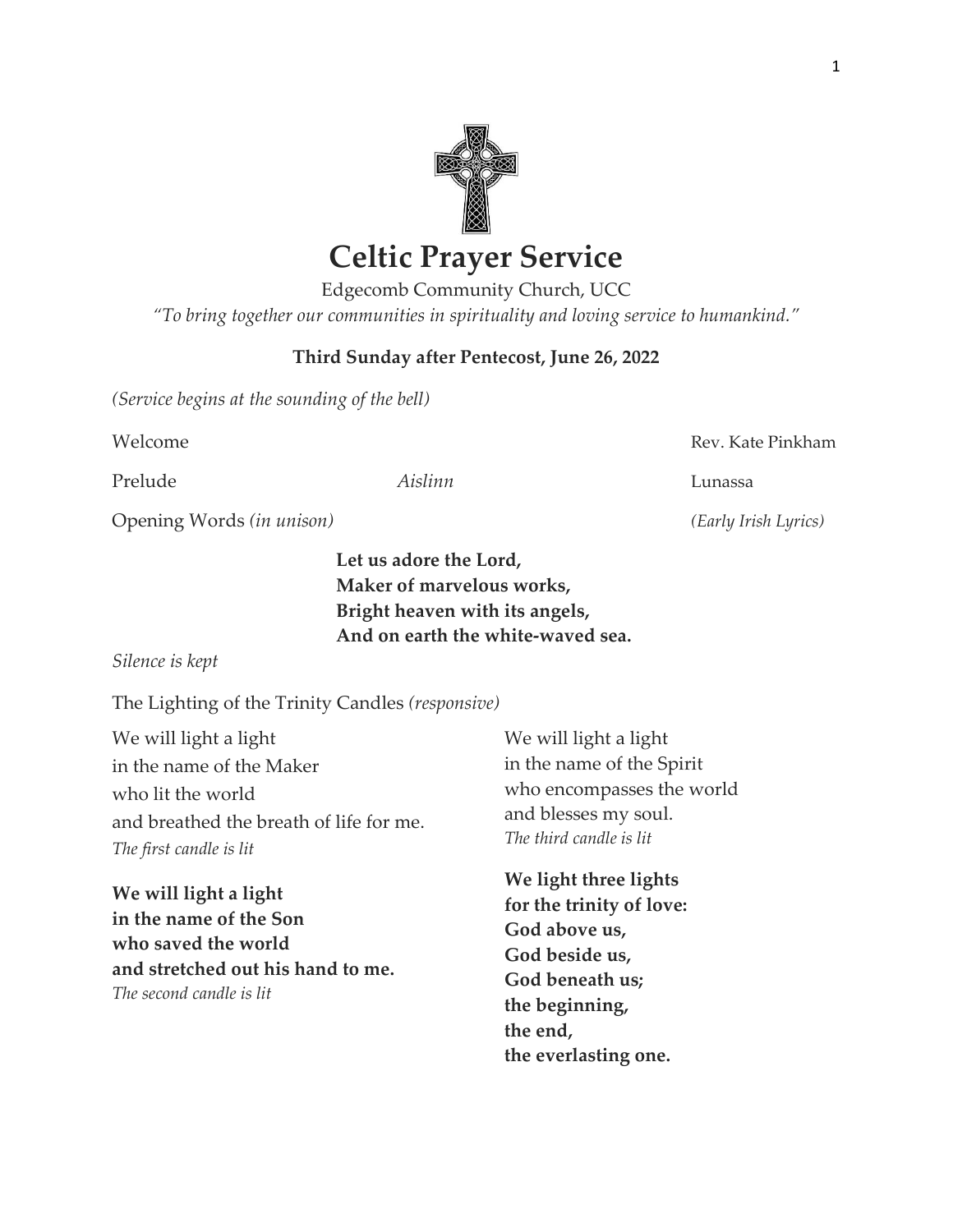*Silence is kept.*

Prayer of Penitence *(responsive)*

**Search me, O God, and know my heart. Test me and know my thoughts. See if there is any wicked way in me I confess to you, and lead me in the way everlasting**.

May the God of all mercy, bring us back to himself forgive us our sins, and assure us of his eternal love, in Jesus Christ our Lord. Amen.

\*Prayer of Affirmation of Faith Dorothy McRae-McMahon

**We believe in God who takes the smallest moment of hope, and grows it forth like a tree with spreading branches for the sheltering of new life.** 

**We believe in Jesus Christ who walks tall among us, seen in our faces, felt in our hearts, bedded deep in the longing of our souls for all that is true, just and full of hope.** 

**We believe in the Holy Spirit who waits on our moments of openness, and springs into the unknowns with joy and delight, that we may be called on beyond where we thought we could go, where every step is walked on holy ground. Amen**.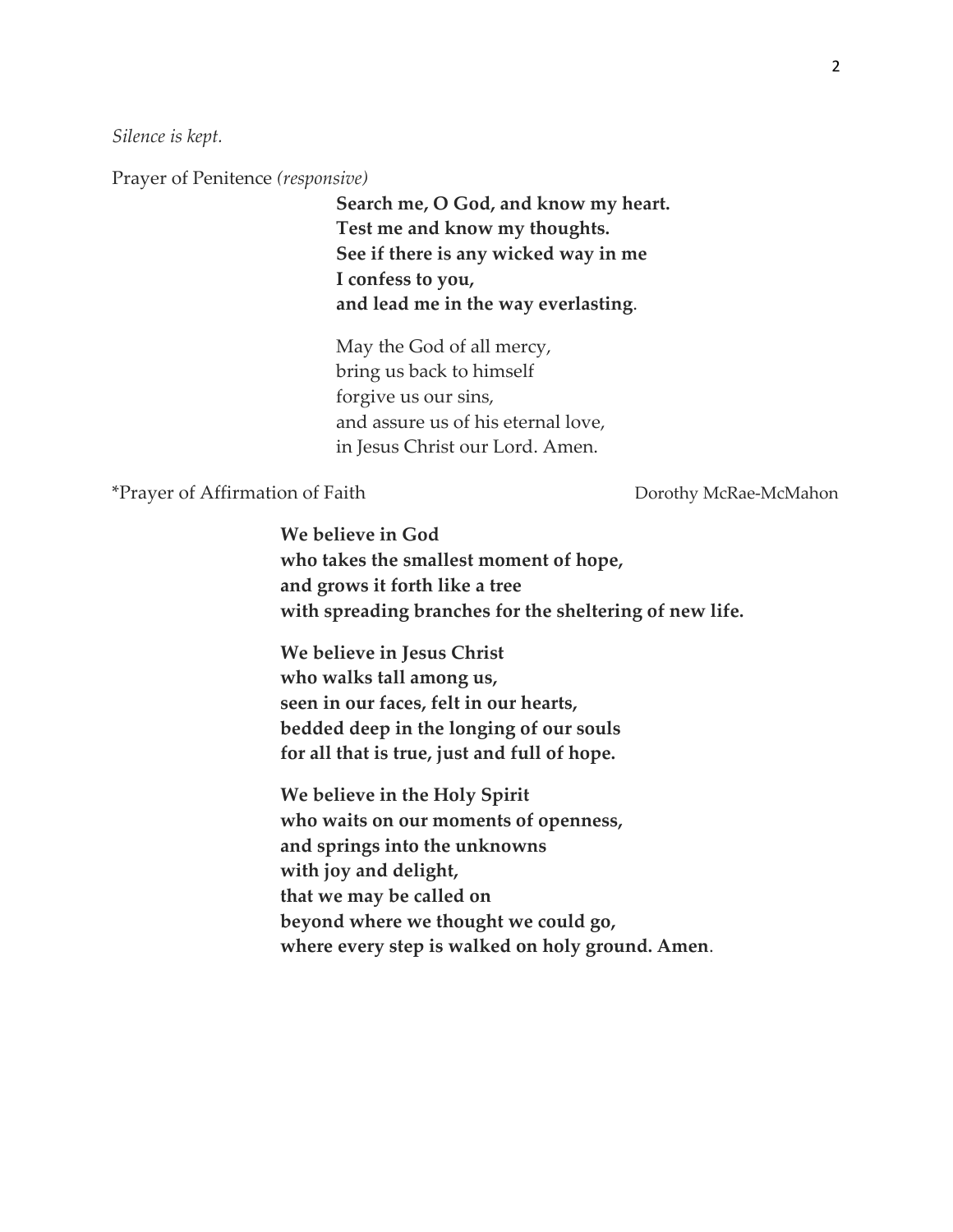| *Hymn                   | All Creatures of Our God and King                                                                   |  |
|-------------------------|-----------------------------------------------------------------------------------------------------|--|
|                         | All creatures worship God most high,<br>lift up your voice in earth and sky,<br>alleluia, alleluia! |  |
|                         | Thou burning sun with golden beam,                                                                  |  |
|                         | thou silver moon with softer gleam,                                                                 |  |
|                         | O praise him, O praise him,                                                                         |  |
|                         | alleluia, alleluia, alleluia!                                                                       |  |
|                         | Thou rushing wind that art so strong,                                                               |  |
|                         | ye clouds that sail in heav'n along,                                                                |  |
|                         | alleluia, alleluia!                                                                                 |  |
|                         | Thou rising morn in praise rejoice,                                                                 |  |
|                         | ye lights of evening, find a voice,                                                                 |  |
|                         | O praise him, O praise him,<br>alleluia, alleluia, alleluia!                                        |  |
|                         |                                                                                                     |  |
|                         | Let all things their Creator bless,                                                                 |  |
|                         | and worship God in humbleness,                                                                      |  |
|                         | alleluia, alleluia!                                                                                 |  |
|                         | To God all thanks and praise belong!                                                                |  |
|                         | Join in the everlasting song:                                                                       |  |
|                         | O praise him, O praise him,                                                                         |  |
|                         | alleluia, alleluia, alleluia!                                                                       |  |
| Poem                    | Little Summer Poem Touching The Subject Of Faith<br>Mary Oliver                                     |  |
| The Reading of the Word |                                                                                                     |  |
|                         | One: Let us prepare ourselves for the Word of God                                                   |  |
|                         | as it comes to us in the reading of Holy Scripture.                                                 |  |
| All:                    | Our hearts and minds are open.                                                                      |  |

3

Scripture Psalm 77

Message

Music for Meditation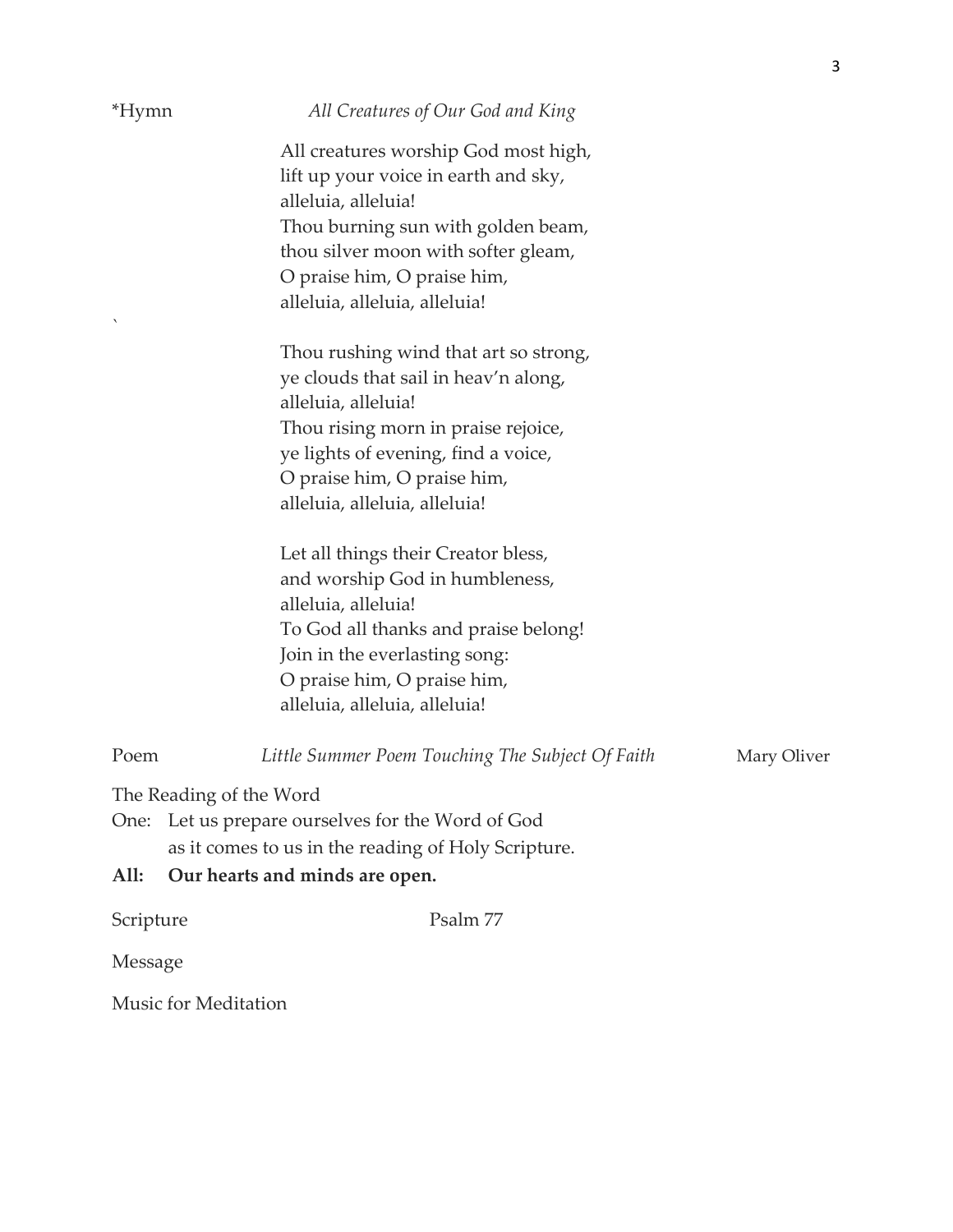Prayers for Ourselves, Others, and the World *(responsive) You are invited to raise your own prayers, either silently or aloud for all to hear, in the periods of silence during the prayer.* 

God of All Creation, May we trust and be present to your vision for our lives, not with blind obedience, but with conscious awareness, not in careless repetition, but in the deliberate daily choice to be lovers and co-creators of your Kingdom. **Grant us open hearts so we may trust in Your love.**

May we be your eyes to see, your ears to hear, and your arms to encircle those who are frightened, lost, lonely, or in need of care. Show us how to love and serve You through tending to all your children as though they were our own. **Grant us open hearts so that we may trust in Your strength.** 

Beloved Lord Jesus, child of God,

May we walk in your steps, humbly and with reverence, knowing that you are the Companion of our souls always and forever; that you never forsake us, even in the darkest times of our lives. Help us, like you, to be companions to each other. **Grant us willing hearts, so that others may trust in Your love.**

We ask your blessing for this congregation, and all those who gather in prayer to sing praises to your name. We ask your protection for peoples everywhere who meet to worship according to their own hearts. May Your forgiving grace make us whole.

**Grant us the wisdom to forgive others as You forgive us**.

We pray for healing in this country and all countries which suffer from destruction, decay, and disorder.

We pray for wise and orderly counsel, skillful and honest leadership, a renewal of respect for truth, and the salvation of our democracy. Breathe into our hearts and minds a willingness for reconciliation, a commitment to peace, and an inspiration to build, together, a better world.

**Grant us perseverance, resilience, and a passionate commitment to God's word.**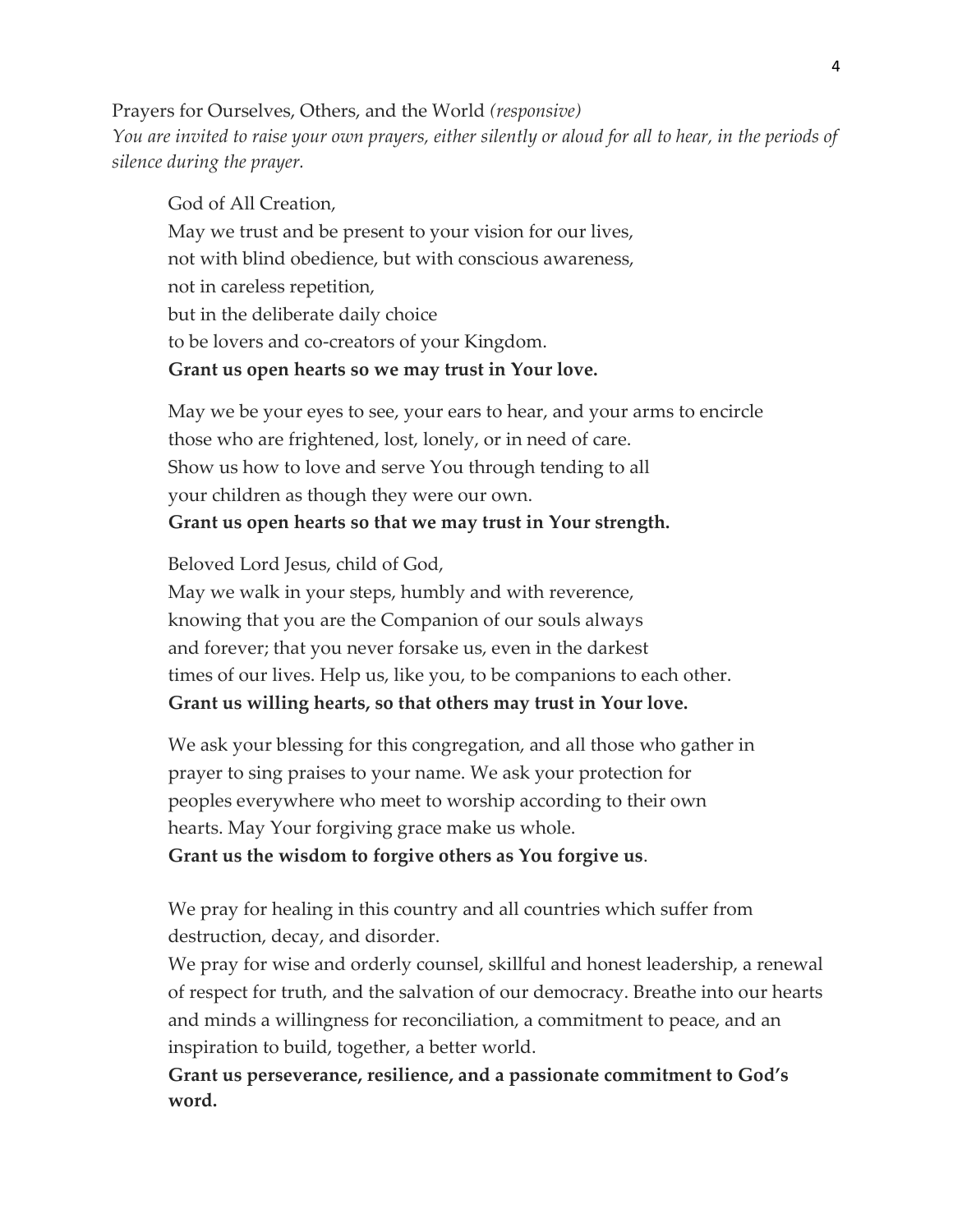Be with all those who grieve, all those who fear for their lives and the lives of those they love, and all those who support them.

Thank you for hearing our prayers, both now and always. Help us to trust the power of prayer, and to live in the never-ending embrace of Your love.

## **Thank you for the gift of Your Holy Spirit in our lives. Help us to be open, willing and present to Your guidance, now and always for we pray this with the words Jesus gave us saying, "Our Father..." Amen**

Music for Meditation and Prayer

*You are welcome to come forward to light a taper from the Christ candle and place it in the sand as a symbol of your prayer.*

Sharing the Sign of Peace

Christ binds us with a bond of love that cannot be broken. My sisters and brothers, the peace of our Lord Jesus Christ be with you.

## *And also with you.*

 *The Congregation greets one another in the name of the Lord.*

| <i>*</i> Hymn    | Sent Forth by God's Blessing                               |
|------------------|------------------------------------------------------------|
|                  | 1 Sent forth by God's Blessing                             |
|                  | Our true faith confessing                                  |
|                  | The service is ended, O now be extended                    |
|                  | the fruits of our worship in all we believe.               |
|                  | The seed of the teaching, receptive hearts souls reaching, |
|                  | shall blossom in action for God and for all.               |
|                  | God's grace did invite us, and love shall unite us         |
|                  | To work for God's kingdom and answer the call.             |
|                  | 2. With praise and thanksgiving to God ever living,        |
|                  | The tasks of our everyday life we will face.               |
|                  | Our faith ever sharing, in love ever caring,               |
|                  | Embracing God's children of each tribe and race.           |
|                  | With your grace you feed us, with you light now lead us,   |
|                  | Unite us as one in this life that we share.                |
|                  | Then may all the living with praise and thanksgiving       |
|                  | Give honor to Christ and the name which we bear.           |
| <i>*Blessing</i> | A Blessing of the Angels<br>John O'Donohue                 |